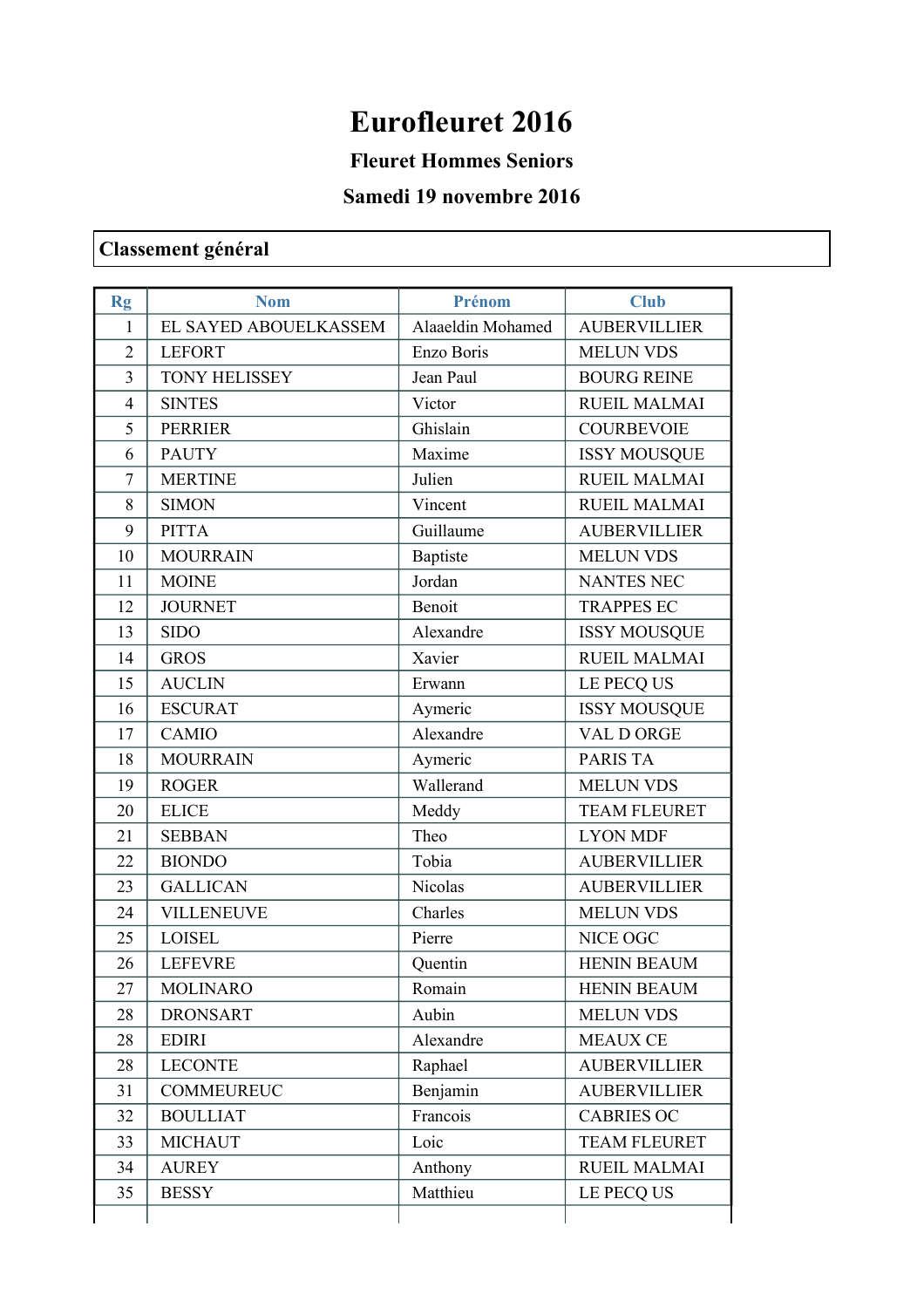| 36 | <b>MORMAND</b>      | Kenny        | NICE OGC            |
|----|---------------------|--------------|---------------------|
| 37 | <b>BARNIER</b>      | Geoffrey     | VAL D ORGE          |
| 38 | ANDRIAMAMPIANINA    | Jules        | <b>LYON SE</b>      |
| 39 | <b>SAVIN</b>        | Rafael       | <b>CANNES CE</b>    |
| 39 | <b>VOLTZ</b>        | Tom          | <b>MEYREUIL CE</b>  |
| 41 | <b>RIANO TORRES</b> | Jesus        | PARIS CEFC          |
| 42 | <b>FOURNIER</b>     | Lucas        | <b>MEAUX CE</b>     |
| 43 | <b>MILA</b>         | Thibaud      | <b>AVIGNON AE</b>   |
| 44 | <b>BIBARD</b>       | Tyvan        | <b>SANARY CE</b>    |
| 44 | <b>DELIGNE</b>      | Remi         | <b>ISSY MOUSQUE</b> |
| 44 | <b>ROGER</b>        | Enguerand    | <b>MELUN VDS</b>    |
| 47 | <b>RIBOUD</b>       | Alexis       | <b>BOURG REINE</b>  |
| 47 | <b>THIVEL</b>       | Quentin      | <b>LYON MDF</b>     |
| 49 | <b>KUZZAY</b>       | Denis        | <b>RUEIL MALMAI</b> |
| 49 | <b>NAGLE</b>        | Christopher  | <b>BOURG REINE</b>  |
| 51 | <b>NAVAS</b>        | Miguel       | <b>BELGIQUE</b>     |
| 52 | <b>LECOCQ</b>       | Hans-Joachim | <b>BELGIQUE</b>     |
| 53 | <b>OBRECHT</b>      | Alexis       | <b>HENIN BEAUM</b>  |
| 54 | <b>DAVID</b>        | Spencer      | <b>LYON MDF</b>     |
| 54 | <b>LECORNIER</b>    | Flavien      | <b>COURBEVOIE</b>   |
| 56 | <b>HEURTIER</b>     | Audric       | <b>ISSY MOUSQUE</b> |
| 56 | <b>SCHVARTZ</b>     | Antoine      | <b>BOURG REINE</b>  |
| 58 | <b>SOLIVELLAS</b>   | Guillaume    | <b>MELUN VDS</b>    |
| 59 | <b>CRNJAK</b>       | Tom          | <b>BELGIQUE</b>     |
| 60 | <b>CARRUGGI</b>     | Maxime       | NICE OGC            |
| 61 | MALACHENKO          | Franck       | <b>LYON SE</b>      |
| 62 | <b>BEKKAT</b>       | Thibaud      | <b>PARIS TA</b>     |
| 63 | <b>TOMINE</b>       | Octave       | <b>RENNES ERM</b>   |
| 64 | <b>SPICHIGER</b>    | Armand       | <b>LYON SE</b>      |
| 65 | <b>BENSAID</b>      | Benoit       | <b>AUBERVILLIER</b> |
| 66 | <b>VERAN</b>        | Robin        | <b>CHAMBERY CE</b>  |
| 67 | <b>GARROUSTE</b>    | Alban        | <b>PARIS TA</b>     |
| 68 | DE GREEF            | Stef         | NICE OGC            |
| 69 | <b>CASTANIE</b>     | Corentin     | <b>HENIN BEAUM</b>  |
| 70 | <b>GARNIER</b>      | Fabrice      | <b>BOURG REINE</b>  |
| 71 | LE PECHOUX          | Hugo         | <b>MEYREUIL CE</b>  |
| 72 | <b>MICHEL</b>       | Corentin     | <b>ANTONY</b>       |
| 73 | <b>SAPY</b>         | Hugo         | <b>LYON MDF</b>     |
| 74 | <b>ERUAM CHAPOT</b> | Pierre       | <b>LYON SE</b>      |
| 75 | <b>MEYBERG</b>      | Juan Felipe  | <b>COLOMBIE</b>     |
| 76 | <b>JULIEN</b>       | Eric         | <b>LYON SE</b>      |
| 77 | <b>MABILEAU</b>     | Louis        | LE PECQ US          |
| 78 | PIGNEROL            | Marius       | <b>LYON SE</b>      |
| 79 | <b>SAINT BONNET</b> | Pierrick     | <b>BOURG REINE</b>  |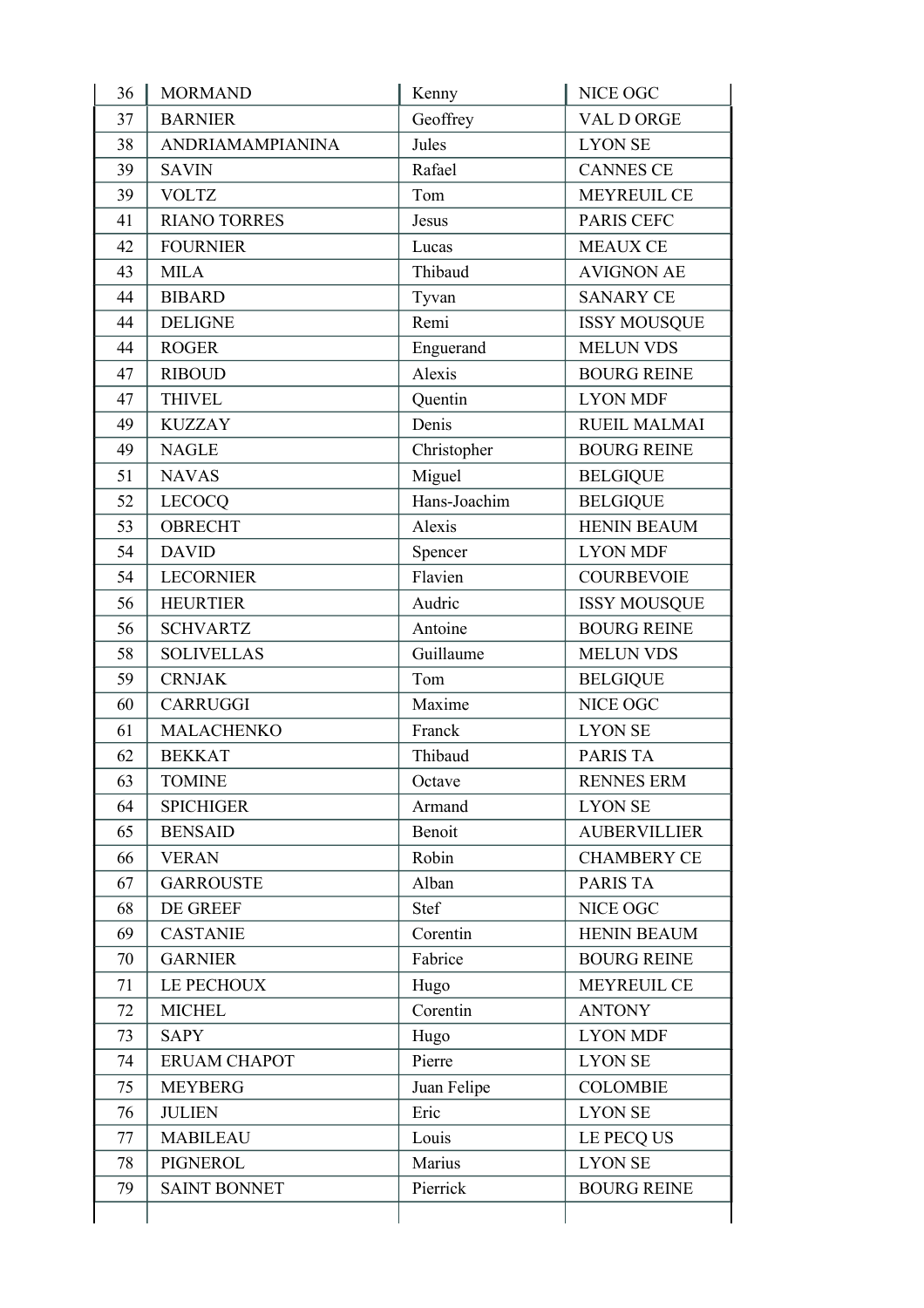| 80         | <b>ALVARES</b>         | Victor          | <b>COURBEVOIE</b>   |
|------------|------------------------|-----------------|---------------------|
| 81         | <b>BARON</b>           | Corentin        | LE PECQ US          |
| 82         | <b>VALENTIN</b>        | Come            | <b>TEAM FLEURET</b> |
| 83         | <b>JABOUILLE</b>       | Mathys          | <b>CHAMBERY CE</b>  |
| 84         | <b>DEXARCIS</b>        | Lucas           | <b>ISTRES SE</b>    |
| 85         | <b>BEAURENAULT</b>     | <b>Bertrand</b> | <b>LYON SE</b>      |
| 86         | <b>SIROU</b>           | Hugo            | <b>AUBERVILLIER</b> |
| 87         | <b>CADIK</b>           | Jean Michel     | <b>ISSY MOUSQUE</b> |
| 88         | <b>MERIT</b>           | Gautier         | <b>REIMS CE</b>     |
| 89         | <b>DUMAS</b>           | Florian         | <b>MEYREUIL CE</b>  |
| 90         | <b>HAMON</b>           | Jonathan        | <b>LYON SE</b>      |
| 91         | <b>MASSOL</b>          | Lambert         | <b>MELUN VDS</b>    |
| 92         | <b>ANGLIONIN</b>       | Alexandre       | TOULOUSE UC         |
| 93         | <b>BRANCOURT</b>       | Thomas          | <b>VANDOEUVRE</b>   |
| 94         | <b>KERUZORE</b>        | Thomas          | <b>RUEIL MALMAI</b> |
| 95         | <b>LEROUGE</b>         | Frederic        | <b>CABRIES OC</b>   |
| 96         | <b>FILAIRE</b>         | Fabien          | <b>LYON MDF</b>     |
| 97         | <b>PERRIMOND</b>       | Alexy           | MARSEILLE EC        |
| 98         | <b>GALY</b>            | Maxime          | <b>LYON MDF</b>     |
| 99         | <b>PAGEAUD</b>         | Alexandre       | <b>NANTES NEC</b>   |
| 100        | <b>MADER</b>           | Joffrey         | NICE OGC            |
| 101        | <b>MAYEUR GUILLOU</b>  | Antoine         | <b>RUEIL MALMAI</b> |
| 102        | <b>MAIRE</b>           | Jules           | PAYS AIX            |
| 103        | <b>FARCY</b>           | Tino            | PAYS AIX            |
| 104        | <b>PACHON</b>          | Santiago        | <b>COLOMBIE</b>     |
| 105        | <b>CIROTTEAU GUYOT</b> | Vincent         | <b>ANTONY</b>       |
| 106        | <b>MAUCOURT</b>        | Tristan         | <b>ROUEN CE</b>     |
| 107        | <b>MABED</b>           | Yanis           | NICE OGC            |
| 108        | <b>TRAVESSET</b>       | Damien          | <b>RUEIL MALMAI</b> |
| 109        | <b>VIELCANET</b>       | Jeremy          | <b>MELUN VDS</b>    |
| 110        | <b>MORET</b>           | Max             | <b>NANTES NEC</b>   |
| 111        | <b>LAVALLETTE</b>      | Donovann        | <b>ISSY MOUSQUE</b> |
| 112        | <b>DOGNIAUX</b>        | Rodolphe        | <b>ST ETIENNE</b>   |
| 113        | <b>DELLERY</b>         | Quentin         | <b>BOURG REINE</b>  |
| 114        | <b>SOYER</b>           | Martin          | <b>VILLE AVRAY</b>  |
| 115        | <b>FRANCO</b>          | Jean Pascal     | MONTPEL UC          |
| 116        | <b>HUYBRECHT</b>       | Gijs            | <b>BELGIQUE</b>     |
| 117        | LUKASZEWSKY            | Florian         | <b>CAGNES MER</b>   |
| 118        | <b>FARRE</b>           | Quentin         | <b>CHAMBERY CE</b>  |
| 119        | <b>MANNEVILLE</b>      | Thibault        | <b>PARIS TA</b>     |
| 120        | <b>SPRINGARD</b>       | Maxime          | <b>BELFORT ASM</b>  |
| <b>121</b> | <b>FAYE</b>            | Lilian          | <b>CLERMONT FER</b> |
| 122        | DE BAZELAIRE           | Stanislas       | PARIS TA            |
| 123        | <b>BESSET</b>          | Jean Charles    | <b>TRAPPES EC</b>   |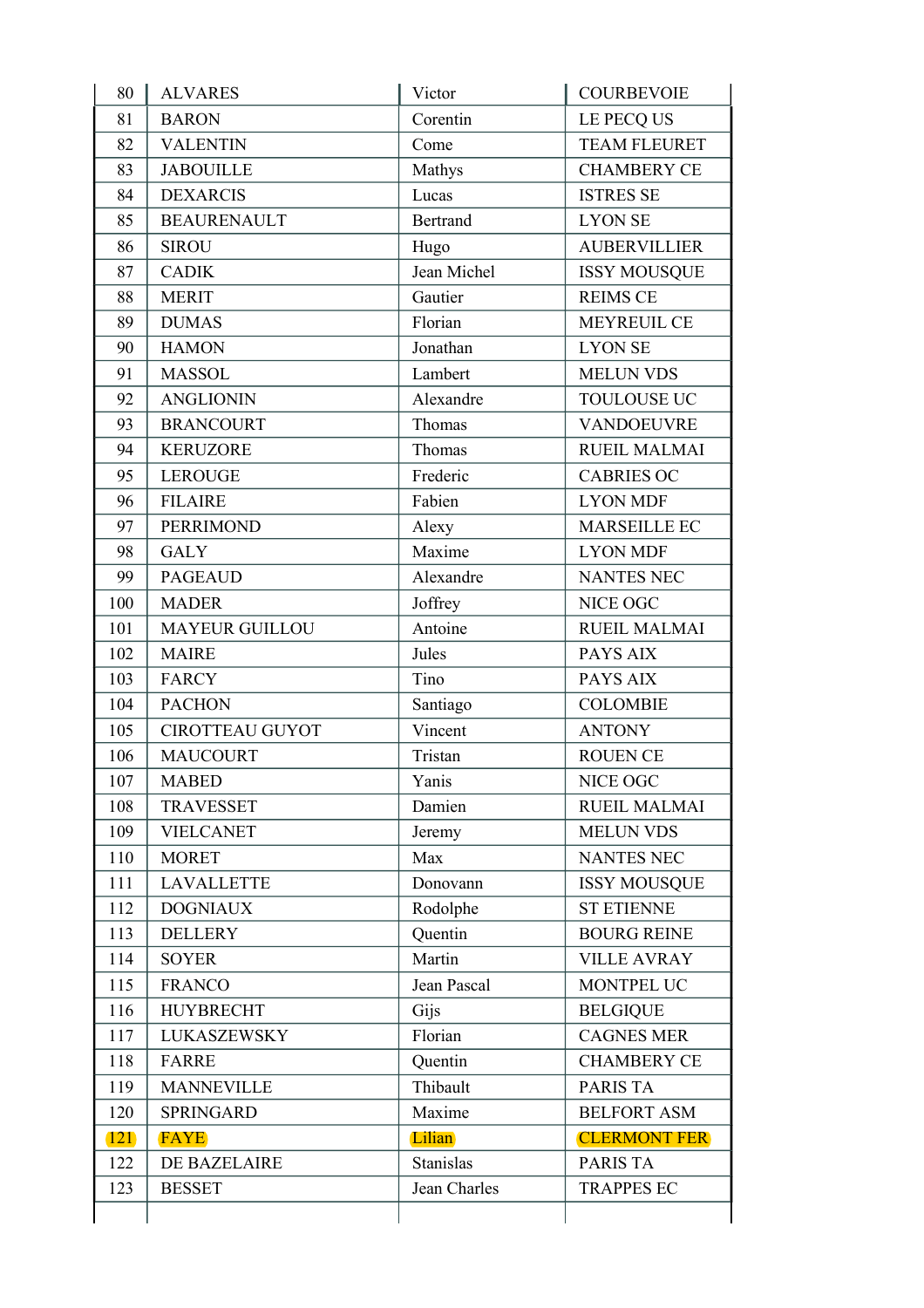| 124 | <b>FLORENCE</b>    | Victor         | MARSEILLE EC        |
|-----|--------------------|----------------|---------------------|
| 125 | VAN CAMPENHOUT     | Stef           | <b>BELGIQUE</b>     |
| 126 | ANASTASSIOU        | Leo            | <b>ANTONY</b>       |
| 127 | <b>CANITROT</b>    | Victor         | <b>SENLIS 3A</b>    |
| 128 | <b>SEYVET</b>      | Remy           | <b>BOURG VALEN</b>  |
| 129 | <b>POPESCO</b>     | Tancrede       | LE PECQ US          |
| 130 | <b>RICHAUD</b>     | Fabrice        | <b>LYON SE</b>      |
| 131 | <b>LEBRETON</b>    | Emilien        | <b>VILLEJUIF US</b> |
| 132 | PINTO CANO         | Daniel         | <b>COLOMBIE</b>     |
| 133 | <b>COCENTINO</b>   | Guillaume      | <b>CABRIES OC</b>   |
| 134 | <b>MATIC</b>       | Kevin          | <b>GRENOBLE RAP</b> |
| 135 | <b>ALAVOINE</b>    | <b>Bastien</b> | <b>HENIN BEAUM</b>  |
| 135 | <b>JULIEN</b>      | Thomas         | <b>VILLE AVRAY</b>  |
| 137 | <b>CHAMPEYMOND</b> | Julien         | <b>LYON MDF</b>     |
| 138 | <b>GOETINCK</b>    | Antoine        | <b>HENIN BEAUM</b>  |
| 139 | <b>PRIMAVERA</b>   | Sylvio         | <b>CABRIES OC</b>   |
| 140 | <b>TURKMENIAN</b>  | Loic           | <b>BOURG VALEN</b>  |
| 141 | <b>LECOMTE</b>     | Camille        | <b>ROUEN CE</b>     |
| 142 | <b>BONNEVILLE</b>  | Ludovic        | <b>COURBEVOIE</b>   |
| 142 | <b>TALLARON</b>    | Theo           | <b>LYON SE</b>      |
| 144 | <b>THOMAS</b>      | Mathieu        | <b>BAYEUX CS</b>    |
| 145 | <b>ABDENNADHER</b> | Karim          | <b>CABRIES OC</b>   |
| 146 | <b>LE METAYER</b>  | Morgan         | <b>VANDOEUVRE</b>   |
| 147 | <b>MABIKA</b>      | Maxence        | <b>MELUN VDS</b>    |
| 147 | <b>NAYRAC</b>      | Adrien         | <b>BOURG VALEN</b>  |
| 149 | <b>GAGNEPAIN</b>   | Nevil          | VAL D ORGE          |
| 150 | <b>LEVY</b>        | Alexandre      | <b>LYON MDF</b>     |
| 151 | <b>MEGE</b>        | Julien         | LAUSANNE            |
| 152 | <b>UNBEKANDT</b>   | Franã§ois      | <b>LES LOGES</b>    |
| 153 | <b>GENG</b>        | Sebastien      | <b>BELFORT ASM</b>  |
| 153 | <b>PARRA</b>       | Fabian         | <b>COLOMBIE</b>     |
| 155 | <b>BARNIER</b>     | Camille        | <b>TRAPPES EC</b>   |
| 156 | <b>AGOSTINI</b>    | Mathias        | <b>CABRIES OC</b>   |
| 157 | <b>MONCHAL</b>     | Lucas          | <b>MARSEILLE EC</b> |
| 158 | <b>GUY</b>         | Jason          | <b>ANTONY</b>       |
| 159 | <b>RUBI</b>        | Guillaume      | MONTPEL UC          |
| 160 | VAN GIJSEL         | Sander         | <b>BELGIQUE</b>     |
| 161 | <b>GAVIRIA</b>     | Nicholas       | <b>COLOMBIE</b>     |
| 162 | <b>ECHEVARD</b>    | Thomas         | <b>LYON MDF</b>     |
| 163 | <b>BRAYER</b>      | Luc            | <b>SENLIS 3A</b>    |
| 164 | <b>PONTHONNIER</b> | <b>Borris</b>  | <b>SENLIS 3A</b>    |
| 165 | <b>TOQUEBOEUF</b>  | Florent        | <b>MEAUX CE</b>     |
| 166 | <b>PATARD</b>      | Thierry        | <b>NANTES NEC</b>   |
| 167 | <b>GIANNINI</b>    | Gregory        | <b>BOURG VALEN</b>  |